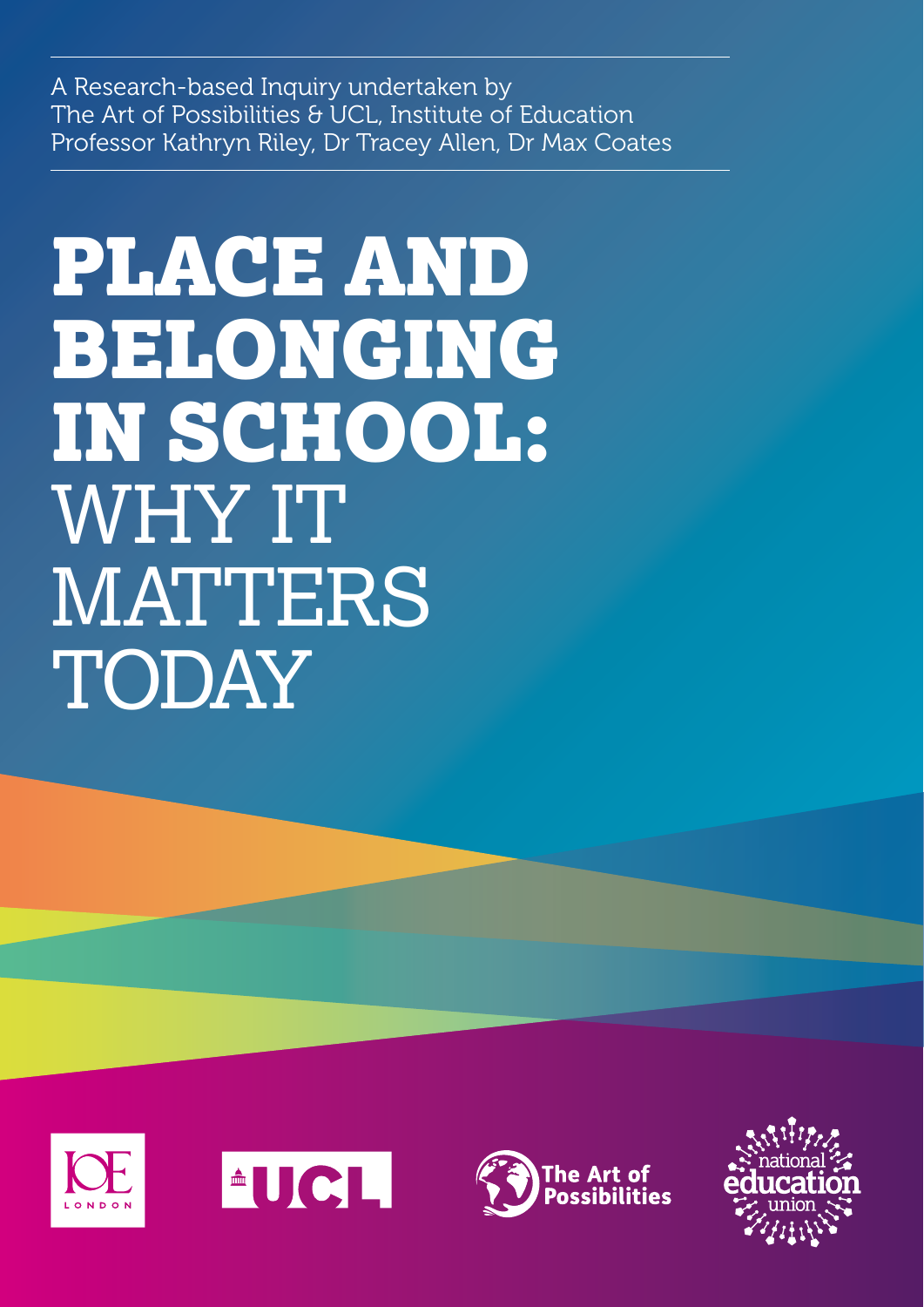## Schools matter

Our world is at a turning point, a moment of transformation. Covid 19 has exposed the divisions within and across society. It has also taught us some important lessons:Our learning so far from the case-studies

- That wisdom and compassion help build connections and communities.
- That our schools matter...... and
- $\blacksquare$  That they need to be places of belonging

Belonging' is that sense of being somewhere you can be confident that you will fit in and be safe in your identity: a feeling of being at home in a place.

Belonging' is that sense of being somewhere you can be confident that you will fit in and be safe in your identity: a feeling of being at home in a place.





In this report we offer findings from a smallscale research inquiry about schools as places of belonging. The Inquiry was commissioned by the National Education Union (NEU) with the aim of bringing to light school-wide approaches that appear to be having positive

outcomes for young people, their families and school communities. The context for the Inquiry was one of growing concerns about the rapid increase in rates of exclusion, alienation, and a sense of 'not' belonging in school, and the impact of this on young people's well-being, mental health and life chances.

#### The Inquiry involved:

- A series of school-based case-studies: the focus of this report;
- **T** A review of some of the relevant literature: this is published separately (1).

We began the Inquiry in late 2019 and were part way through when the Coronavirus took over and 'lockdown' became our contemporary reality. Day-to-day life as we knew it came to a standstill. Evidence slowly emerged that those on the margins of society had found themselves most exposed to the impact of the Virus. As events unfolded, the place called 'school' became recognized as being even more central in the lives of young people.

This report is about the importance of schools as places of belonging. The child's illustration which introduces the booklet (Illustration I) is a pre-Covid drawing and is taken from the research reported here. The date is February 2020. The caption reads, 'I belong here'. The drawing is a vivid depiction of what it feels like when a young person experiences their school as a place of belonging and enters into the joys of school life with eager anticipation.

In reporting on the research, we offer examples of how intentional whole-school practice can help create a climate of welcome and belonging in school. A purposeful approach which brings everyone on board, enriches the lives of all concerned and sets the school on a positive and upward trajectory. The report illustrates what is possible - even in the most challenging of contexts - and how rewarding and joyful this is.

We hope you find the research and report helpful and enjoyable. We would love to hear what you think about it.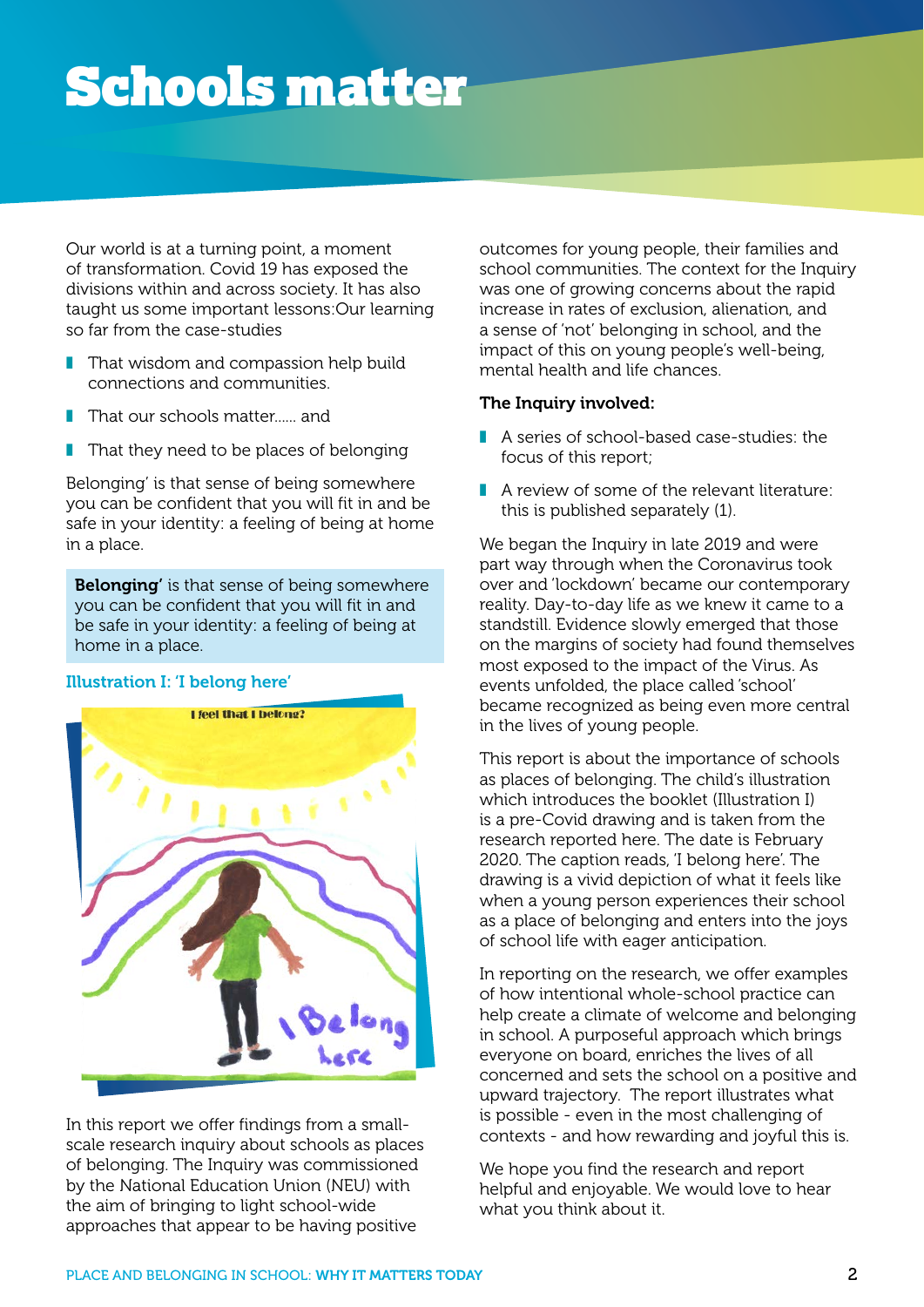## Starting points

Research has a lot to teach us about the growing problems of exclusion, alienation, and feelings of 'not belonging' in school, as well as the consequences for young people and society. Research studies have also revealed much about the positive benefits and impact of a sense of belonging in school for young people and adults. Table I highlights some of the key research data (2,3 &4)everyone on board, enriches the lives of all concerned and sets the school on a positive and upward trajectory. The report illustrates what is possible - even in the most challenging of contexts - and how rewarding and joyful this is.

#### Table I: The Research Story

### The Belonging Challenge

1 in 4 young people feel they do not belong in school: a figure which is rising.

Children from disadvantaged communities are twice as likely as their more advantaged peers to feel they don't belong and four times more likely to be excluded.

Black Caribbean and special educational needs children are more likely to be excluded than their peers.

Young people who experience a sense of exclusion from school or society seek 'belongingness' elsewhere.

### The Belonging Opportunity A sense of belonging has been linked to:

- ✓ Increased student motivation.
- ✓ Increased staff well-being, motivation and retention.
- ✓ Reductions in student absenteeism.
- ✓ Other positive social outcomes e.g. health and well-being.
- ✓ Improved academic achievement.
- ✓ A growing sense of agency in students and staff: a belief that they can make a difference.

Our broad aim in embarking on this Inquiry was to find out what was working in schools, rather than what was not. We wanted to discover more about how to make the difference.

- What were the leaders doing?
- $\blacksquare$  How did staff view what was happening and their role in it?
- How did the children and young people experience school life?
- What had behaviour policies got to do with this?
- How did the schools bring parents and communities on board and help them feel they belonged?

We used a wide range of networks to identify potential case-study schools and to ensure a geographical spread across England. We came up with a long list of approximately 15 schools and chose 4 primary and 2 secondary schools serving a range of communities, all facing significant challenges. In making our final selection, we looked for **intentional** whole-school practice, as well as **evidence** that the school was on an upward trajectory. Sadly, we missed out on the fieldwork in one of the secondary schools. We interviewed the headteachers from the five remaining schools, worked with 49 teachers and teaching assistants in group sessions, and 79 children and young people, also in group sessions. In total we met with 133 young people and adults: see Table 2.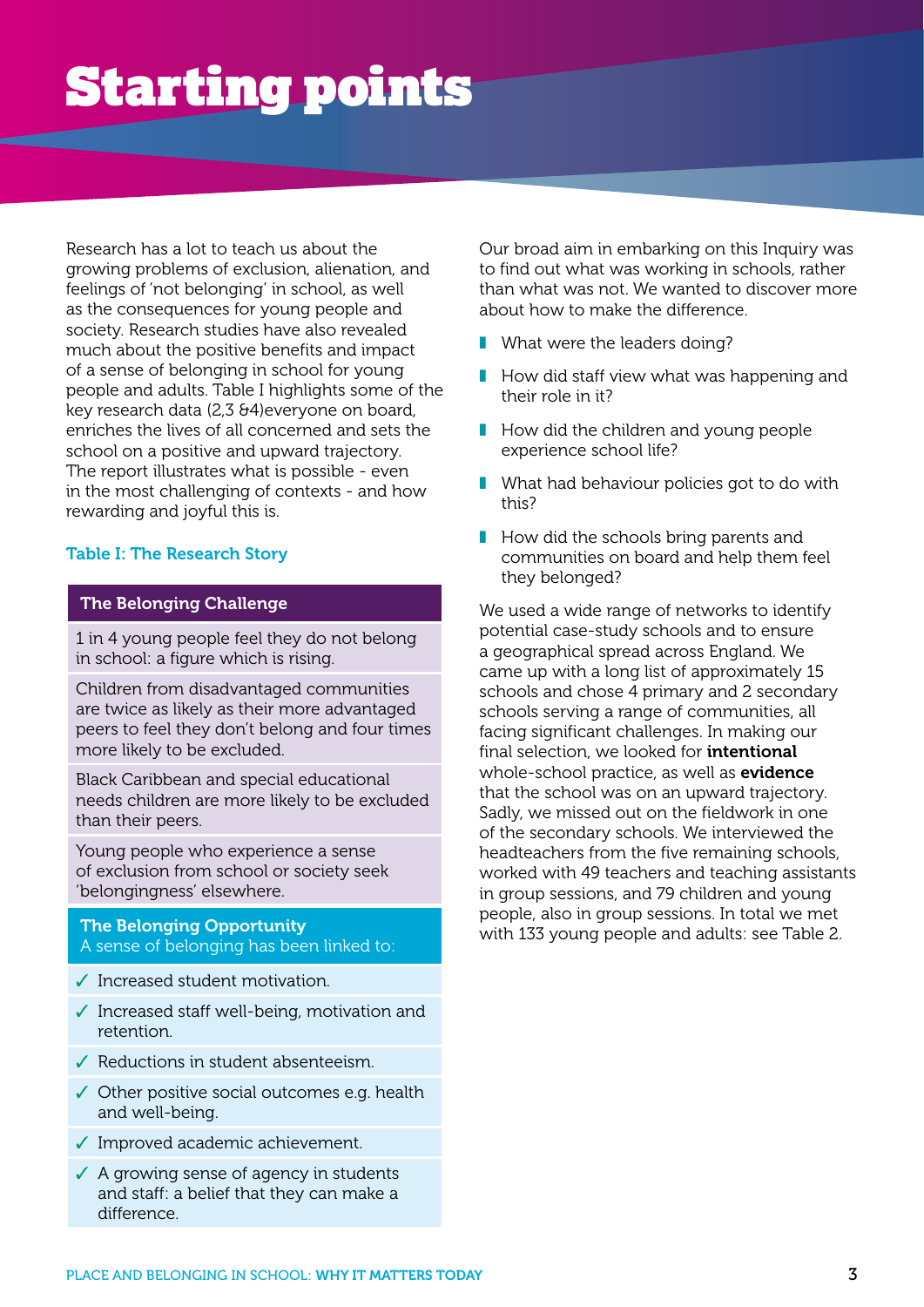## Starting points

### Table 2: Our School Visits

|                                       | <b>Parklands</b><br>Primary,<br><b>Leeds</b> | <b>Hargrave</b><br>Primary,<br>Islington | <b>Flakefleet</b><br>Primary,<br>Fleetwood | <b>Frederick</b><br><b>Bird Primary,</b><br><b>Coventry</b> | Helston<br>Community<br>College,<br><b>Cornwall</b> |
|---------------------------------------|----------------------------------------------|------------------------------------------|--------------------------------------------|-------------------------------------------------------------|-----------------------------------------------------|
| Headteacher                           | $\checkmark$                                 |                                          |                                            |                                                             |                                                     |
| <b>Staff</b>                          | 12                                           | 14                                       | 8                                          | 7                                                           | 8                                                   |
| <b>Children &amp;</b><br>young people | 24                                           | 18                                       | 16                                         | 14                                                          | 17                                                  |

In framing and analysing the case-studies and the literature review, we have drawn on outcomes from previous work on place and belonging and the causes, dynamics and impact of pupil disaffection and exclusion (2, 3 &4). We have also included some additional information from St Anthony's Catholic Primary, Bromley which was part of an extended project on place and belonging reported elsewhere (5). A series of videos about the school is also available (6).

Carrying out the case studies was a joyous undertaking. We were welcomed into the schools and found attitudes and approaches which aim to put children and young people at the heart of the school endeavour. This in not to suggest that the schools we visited are perfect! Each school has its own journey which may at times be rocky. However, we found them to be places of enjoyment, learning – and belonging.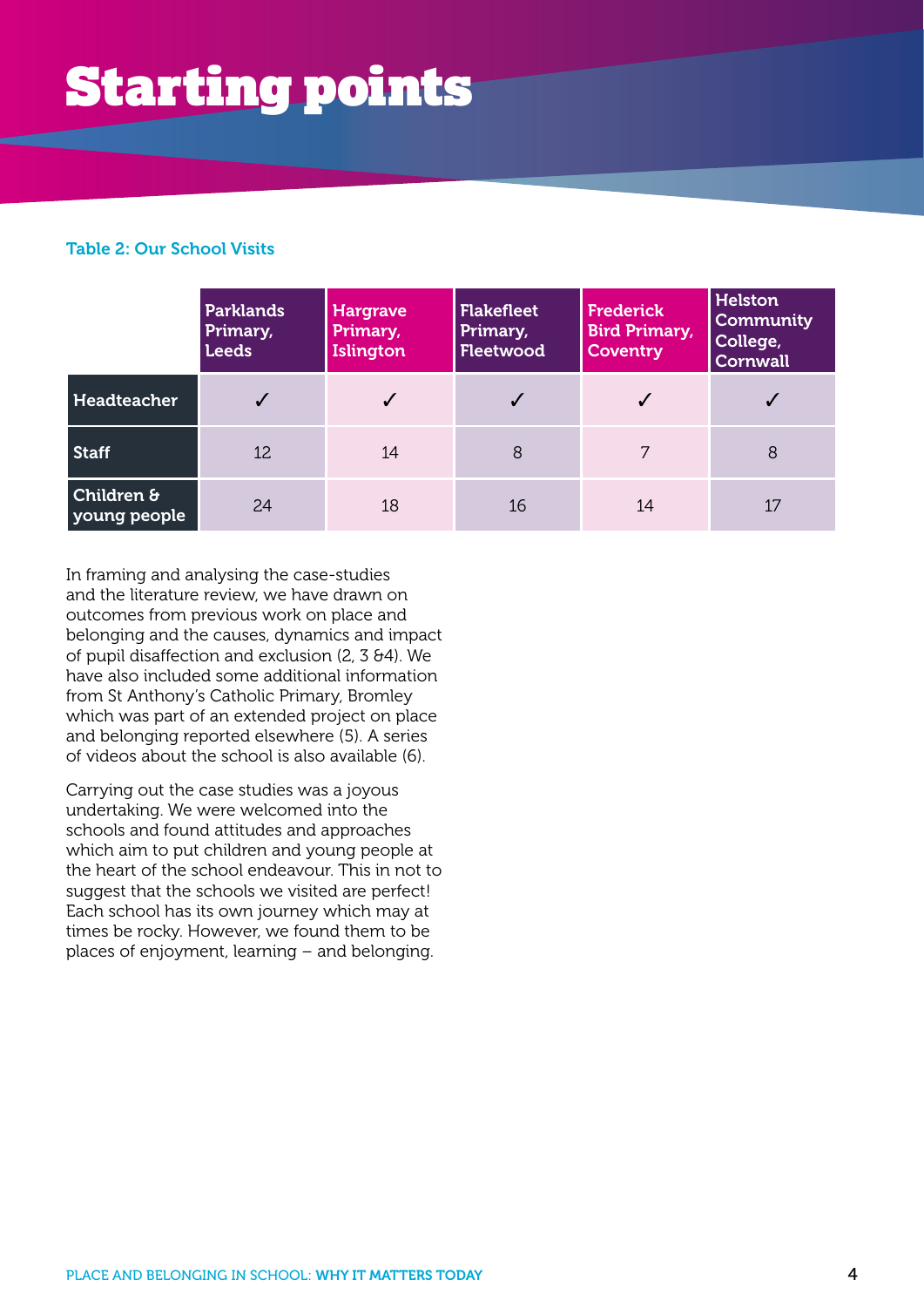## Our findings

In sharing the findings with you we have organised our thinking around three interconnected themes. Our reason for doing this is to show how different elements of what schools do – and how the people in those school relate to each other - are linked. This approach helps demonstrate the importance of intentional whole-school practice which everyone understands and signs up to.

The three themes are as follows:

- Leadership: Leadership shapes culture.
- **Culture:** Culture shapes learning and behaviour.
- **I** Culture and leadership: Culture and leadership shape agency and belonging.

These themes are represented in Diagram I which signals the interconnections between the elements needed to create the conditions for belonging.

#### Diagram I: Interlocking Elements in Creating the Conditions for Belonging

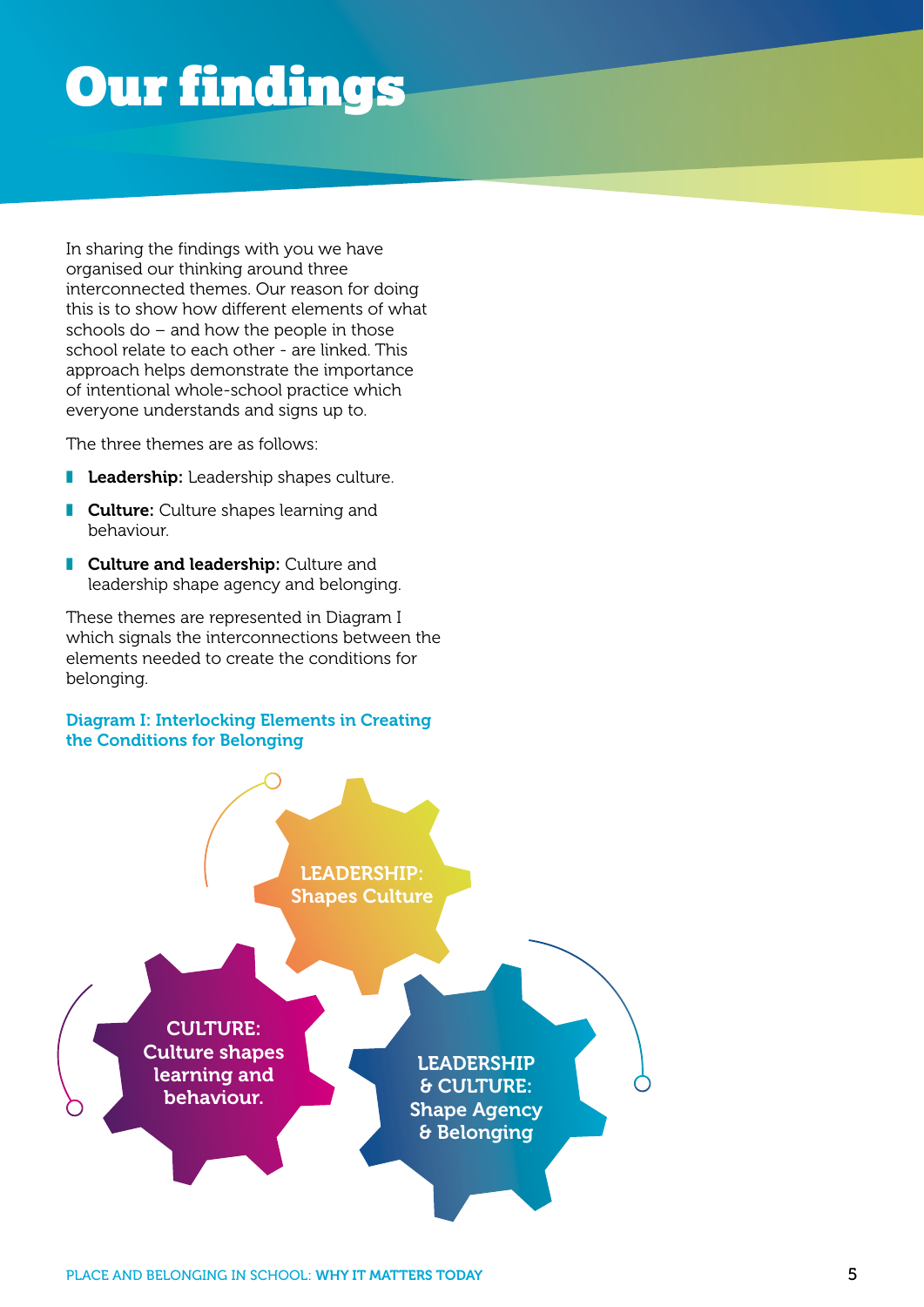### Theme I: Leadership **shapes culture**

School leaders are the mediating force responsible for shaping the culture of the school. Their attitudes and practices help create the conditions needed for school belonging, or send the message to some (adults, young people, families) that they do not belong.

The leaders of the schools we visited all walk or dance their leadership in different ways. Nevertheless, their leadership 'DNA' is infused with some common features.

- They are Leaders of Place: Their leadership is contextual and community orientated, finely tuned to the needs of the neighbourhood (7).
- They are Authentic: They are who they are. Some may seem idiosyncratic - which is a manifestation of their authenticity – while others appear to be leading from behind. A Y6 child put it like this… ''If you're the headteacher, you just have to be who you are."

**Flakesfleet** is in Fleetwood, a one-time major fishing port. Poverty is endemic, with one in three children living below the poverty line. Over a series of decades, Fleetwood has lost its deep-sea fishing role, its ferry service to in the Isle of Man and Ireland, and its freight rail link. It has become a town stripped of its economy and identity. The school's central challenge has been how to rebuild this identity and the selfbelief of pupils and parents.

The school developed an intentional approach focused on changing learning and teaching, and reshaping expectations and the culture of the school. There was a practical focus on tackling delayed speech and language; safeguarding issues; developing a school-based nursery; supporting families and changing behaviour.

The emphasis was on what children could do, not on what they were not allowed to do. Staff set out to model desired behaviours and attitudes: such as working together, respecting each other. The Senior Leadership Team located themselves in a shared office in a central area of the school. The room is also a thoroughfare for staff and children and the place where the school dog, Mabel, sleeps.

- They are Learning-centred (8): These leaders model what they do, monitor what they do, and talk about what they do  $-$  all the time.
- They are Relational: Their leadership is highly relational - with their staff, with the young people and with their families - and they are 'caring' leaders (9).
- They understand about Agency: They understand their own agency and work to activate the agency of others (10).

Leadership is bound in culture, context and place. The school leaders we met with recognize the importance of contextual and community-oriented leadership. This is illustrated in the example of Flakesfleet Primary School in the North West of England

The other key piece of the jigsaw was -and is - 'Dare to Dream': the antidote to low expectations and a lack of self-belief within the community. 'Dare to Dream' is about envisioning the 'impossible' and making it happen - skydiving, achieving a Christmas number one song, winning 'Britain's Got Talent'. The headteacher saw it like this: it is vital to showcase these forgotten children and change their beliefs about what is possible.

The staff we interviewed are on board with this aspiration. They feel that they belong in the school and are valued: 'part of the place'. They are committed to translating the children's dreams into realities. The children we met found it hard to recall any place or incident within the school where they felt they did not belong.

The school is a joyous place to be. The children are engaged. Results are rising and numbers are growing. The school had a shot at the number one Christmas single; staged a prequel of the Harry and Meghan Royal Wedding; and made it to the TV show for Britain's Got Talent. They did not win but they – and their headteacher performed spectacularly.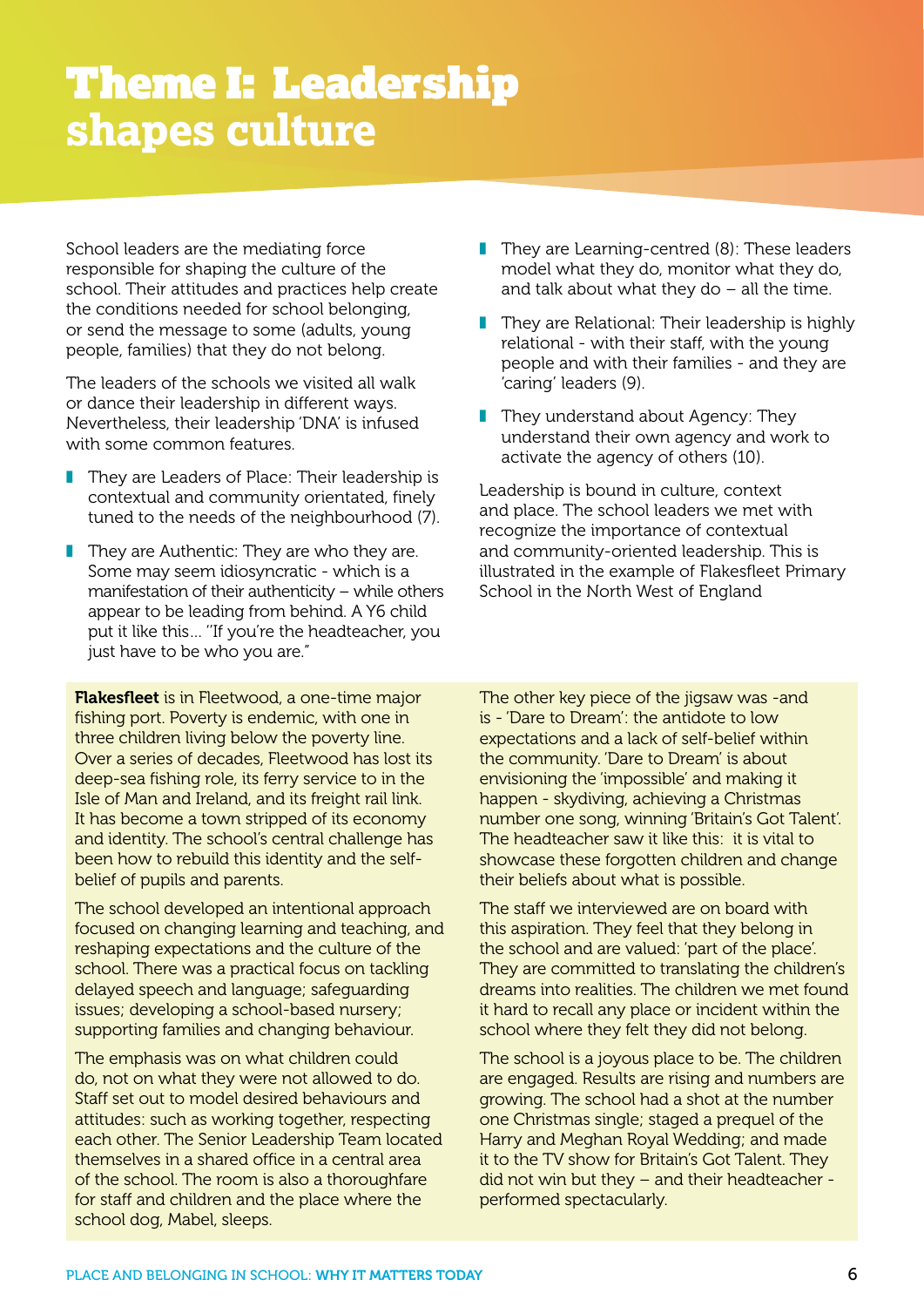### Theme II: CULTURE **shapes behaviour and learning culture**

The schools involved in this study have all faced major issues about behaviour in the past. Recalibrating the school culture has been critical. Today, exclusions are rare. The response to students' challenging behaviour is typically:

### Why did you do that? **" "**

### How do you feel?

#### How do you think other children or your teacher feel?

### What do you think we should do?

The behaviour 'agenda' is owned by everyone. Staff and pupils know what it is; have helped shape it; think it's fair. There is a common language and a shared set of practices.

Entering into these schools is a warm and welcoming experience. We found:

- Little about 'tough' sanction-based behaviour policies which depend on exclusion and social isolation; and
- Much about learning and interventionist and relational approaches based on valuing individuals and aimed at creating a sense of place, belonging and agency.

The spaces around the schools reflect how children and young people learn; showcase their creativity; and highlight contemporary issues, such as climate change and social justice. Values matter. Cooperative values are at the heart of school life at Helston Community College, Cornwall: the values of self-help, selfresponsibility, democracy, equality, equity and solidarity.

We used a drawing exercise with young people in all of the schools: 'What does it look like (in my school) when…… I feel that I belong? .. I feel I don't belong?' This drawing exercise uncovered a strong sense of belonging. The images of belonging were warm and glowing and heartfelt. The examples of 'not' belonging came from a sense of empathy for how it might

be, rather than day-to-day negative encounters, as well as an understanding of the ebb and flow of friendship patterns. There was little about bullying or isolation and a strong sense that if anything was going wrong, you could go to your teacher.

At Helston, the drawing instrument revealed a culture of participation and belonging. These young people had few concerns about bullying or peer harassment.

Moving from Cornwall to the Midlands we visited Frederick Bird Primary. The school is several miles from the centre of Coventry and its 800 pupils between them speak 44 different languages. Frederick Bird is surrounded by a 1930s social housing estate which today is an area of high disadvantage and a first location for many migrant families, including people from Somalia and Eastern Europe. The neighbourhood has a significant mix of different cultures and many new arrivals do not have an immediate proficiency in English.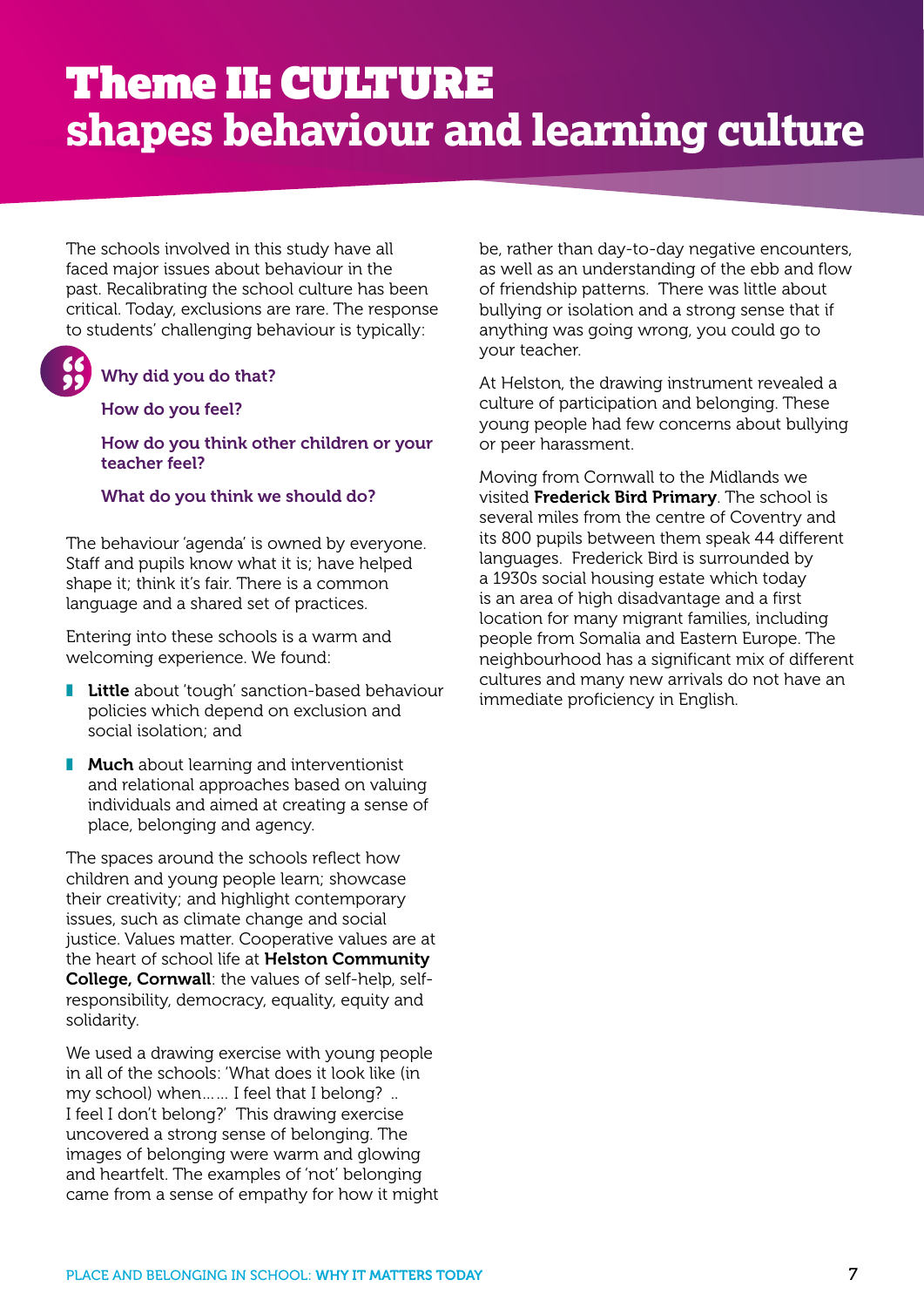The school is clear about its values: respect, honesty, responsibility, kindness, creativity, good manners and enjoyment. Expectations about behaviour are made very clear, with much greater weight placed on positive expectations than on negative ones: see Table II.

### Table II: Extract from Frederick Bird Primary's Behaviour Policy

### All are expected to

- Show good manners
- Be honest
- Accept responsibility
- Show kindness/generosity
- Be respectful for property and all people
- Have a positive attitude
- Listen carefully
- Be responsible for your own learning
- Have a positive work ethic
- Walk around school
- Not argue back
- Think before you speak/act
- Treat others how you want to be treated
- Be helpful
- Work in a variety of groups
- Pay compliments
- Do what you are asked to do

#### All are expected not to:

- Fight or be violent
- Talk whilst others are talking or shout out
- Name call or use unkind words
- Swear or be rude
- Steal
- Sulk

The drawing exercise at Frederick Bird Primary indicated, yet again, that pupils felt valued and safe. They found it easy to portray activities within the classroom and the wider school where they had a sense of belonging but more difficult to recall places or incidents where they felt they did not belong.

A sense of belonging is closely linked to learning – and learning is what it's all about, according to staff and young people at Hargrave Primary, Islington. The school serves a diverse and evolving neighbourhood which faces significant challenges in a Borough which also has many affluent residents.

As you enter the school you are met by 'The Hargrave Wheel' which reminds everyone about the importance of learning and the key elements in the learning process:

- 
- > Create > Remember
- > Understand > Apply
- > Analyse > Evaluate

Children's learning and their independence are at the heart of the school's intent and staff and pupils share an understanding about what this process means. Diagram II captures the important features of what is happening in Hargrave to help create a climate for independent learners to flourish.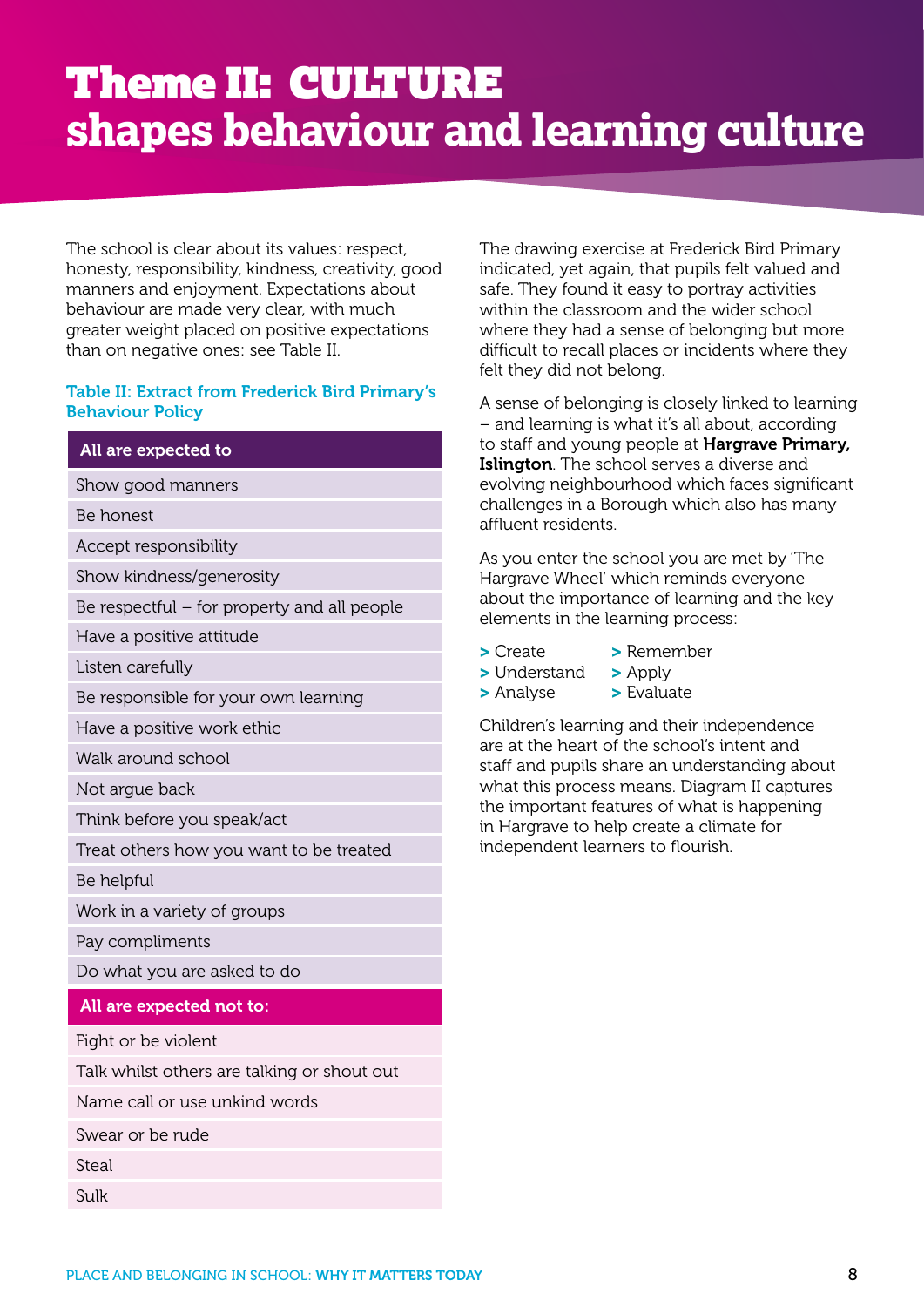### Theme II: CULTURE **shapes behaviour and learning culture**

Diagram II: Hargrave Primary, Islington: Learning and Independence

Staff know they matter and have a voice

Childen are at the heart of school life & their **Independence** is fostered

Staff stay in the school which gives a consistency in approach & helps innovation

Everyone talks about what matters - learning

Children understand what is expected of them & have a voice

Children at Hargrave used the drawing exercise to make the connection between a sense of belonging in school and their own learning. For them, their school is a place of joy and excitement. Illustrations 2 and 3 are examples of this, the first from a Year 5 student and the second from a Year 2 student. The children love their learning and feel they belong in the classroom.



Illustrations 2 & 3: 'I feel that I belong when I'm learning' Hargrave Primary

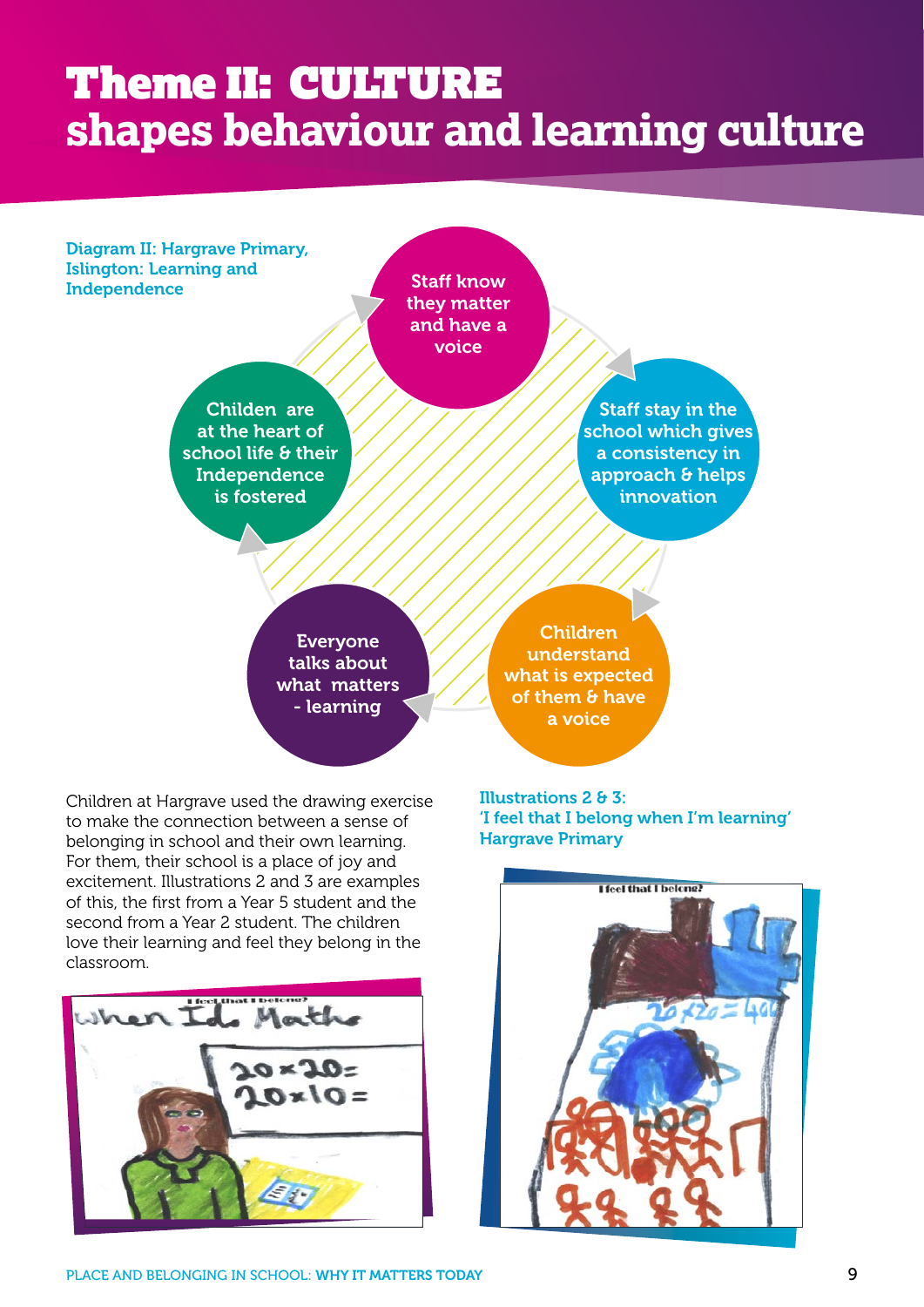Teachers matter. They are the key influencers for children. Research tells us that the most significant factor for young people - in terms of whether they experience a sense of belonging or exclusion in school - is how they perceive their relationships with their teachers (4). How staff feel will affect their relationship with their pupils.

Discussions with staff revolved around two matters. The first was what belonging meant to the children and young people in their school. Staff talked about the importance of young people being part of friendship groups, rather than cliques, and having the opportunity to define their own success – through drama, music and art, and not just through more traditional academic routes. Illustration 4 is an example of how one teacher saw the issues. The image suggests that young people feel a sense of belonging when they have the opportunity to articulate their views and develop confidence in themselves. Their 'anger' comes from feeling excluded and alienated and 'not' belonging.

Belonging and behaviour are closely linked. We found a shared language of belonging in the schools we visited, not only for young people but also for staff. The second set of discussions with staff revolved around their own experiences: to what extent did they feel a sense of belonging in the school? We used a card sort exercise with statements about belonging, derived from research, to prompt the discussion. The staff we met with felt respected and accepted. They told us that:

### When you feel you belong…

You can be more creative, innovative and confident.

You feel respected and accepted.

You'll stay longer in an organisation and make more of a contribution.

You have a sense of well-being and agency;

You feel more involved and committed to your job.



Illustration 4: Belonging & 'Not' Belonging: A teacher's view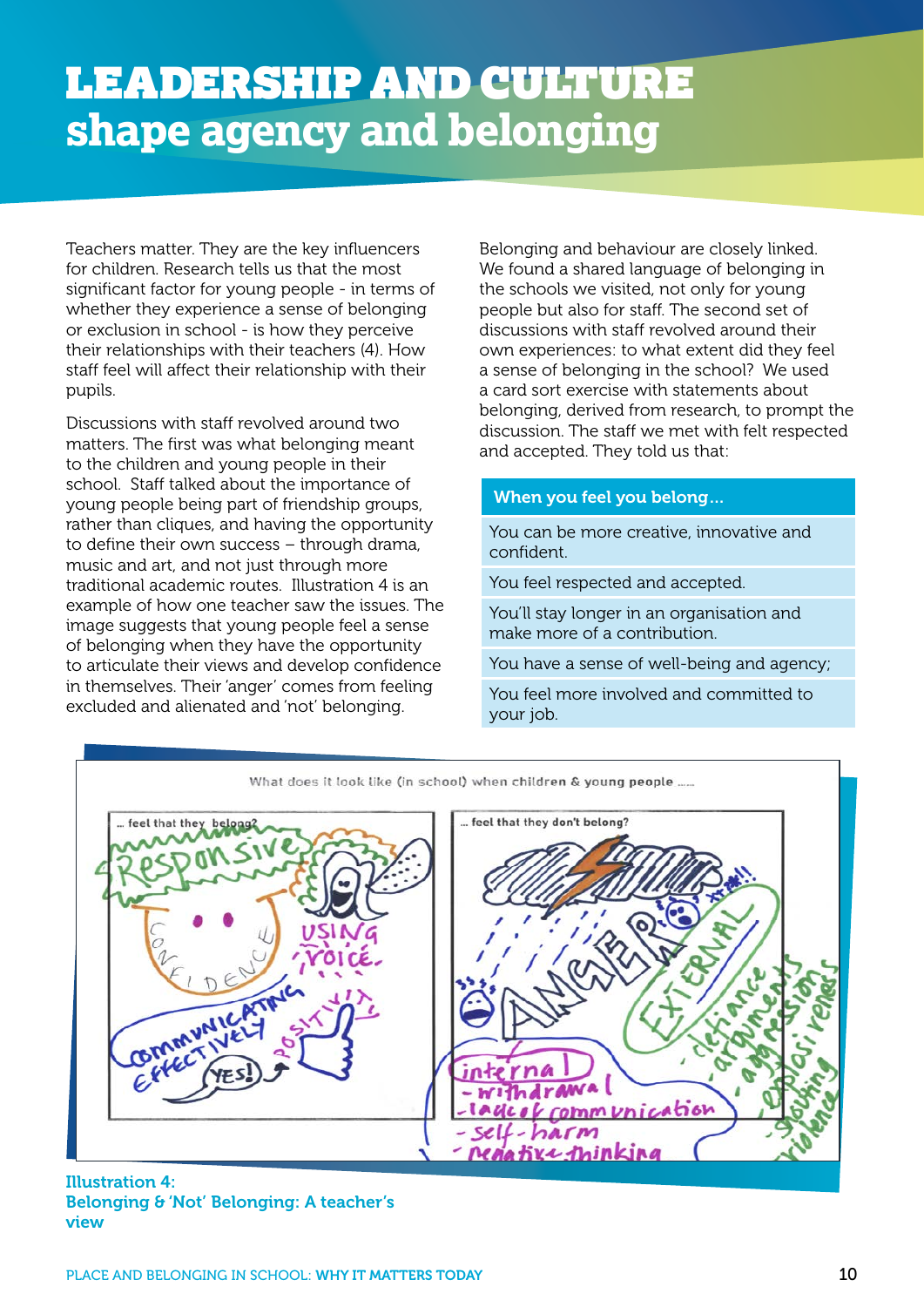### LEADERSHIP AND CULTURE **shape agency and belonging**

In the schools included in this Inquiry, there are few problems about staff retention. Teachers stay. One teacher summed it up as follows: "you commit and know you have a future and that encourages you to be yourself and to innovate." These teachers know that they can make a difference and they have a strong sense of personal and professional agency in their school. Agency is the belief that what you do makes a difference, and have the skills and opportunity to do it.

As we began the card sort exercise about belonging in one school, a teacher interjected:



"I feel really emotional when I think about this. In this school I feel that I belong. My opinion is heard. I can even say 'I can't cope'. But in my last school, I wasn't trusted. The head was a bit of a bully and told me that I hadn't got what it takes to be a teacher and I nearly quit teaching. Then someone told me to apply (here)……….. I can be myself here. I have a personal life and a professional life, and I can make a difference."

### Bringing everyone on board

The leaders of these schools saw their role as enacting the agency of staff and students and bringing parents on board. The last section of our discussion about how leadership and culture shape agency and belonging shines the spotlight on parents and communities.

We know from previous work that welcoming families and communities into school is a key aspect of creating a sense of place and belonging. Staff at St Anthony's Primary School in Bromley, involved in extensive work on place and belonging, used an international day to reenforce their relationships with the parents and strengthen their sense of belonging in the life of the school.

#### St Anthony's Catholic Primary School

in South London serves a diverse and transnational population. The school decided to use its International Day Event to reinforce its connections with local families. Drawing on a programme of work on place and belonging, led by the author, studentresearchers carried out research on belonging which they presented on the day. As the parents entered the school gate, the studentresearchers asked them, 'What does belonging mean to you?' Year 3 children performed 'We Refugees' by Benjamin Zephaniah which includes the line, 'we can all be refugees….'.

The power of both sets of presentations at the International Day, a celebration of cultures, beliefs (symbolised in food and national dress), signified the school's appreciation of its community and embraced the beliefs and experiences of families and their children. It contributed to the trustful relationships that characterise the interactions between the school and the community, and to the process of creating a shared sense of belonging (adapted from 4).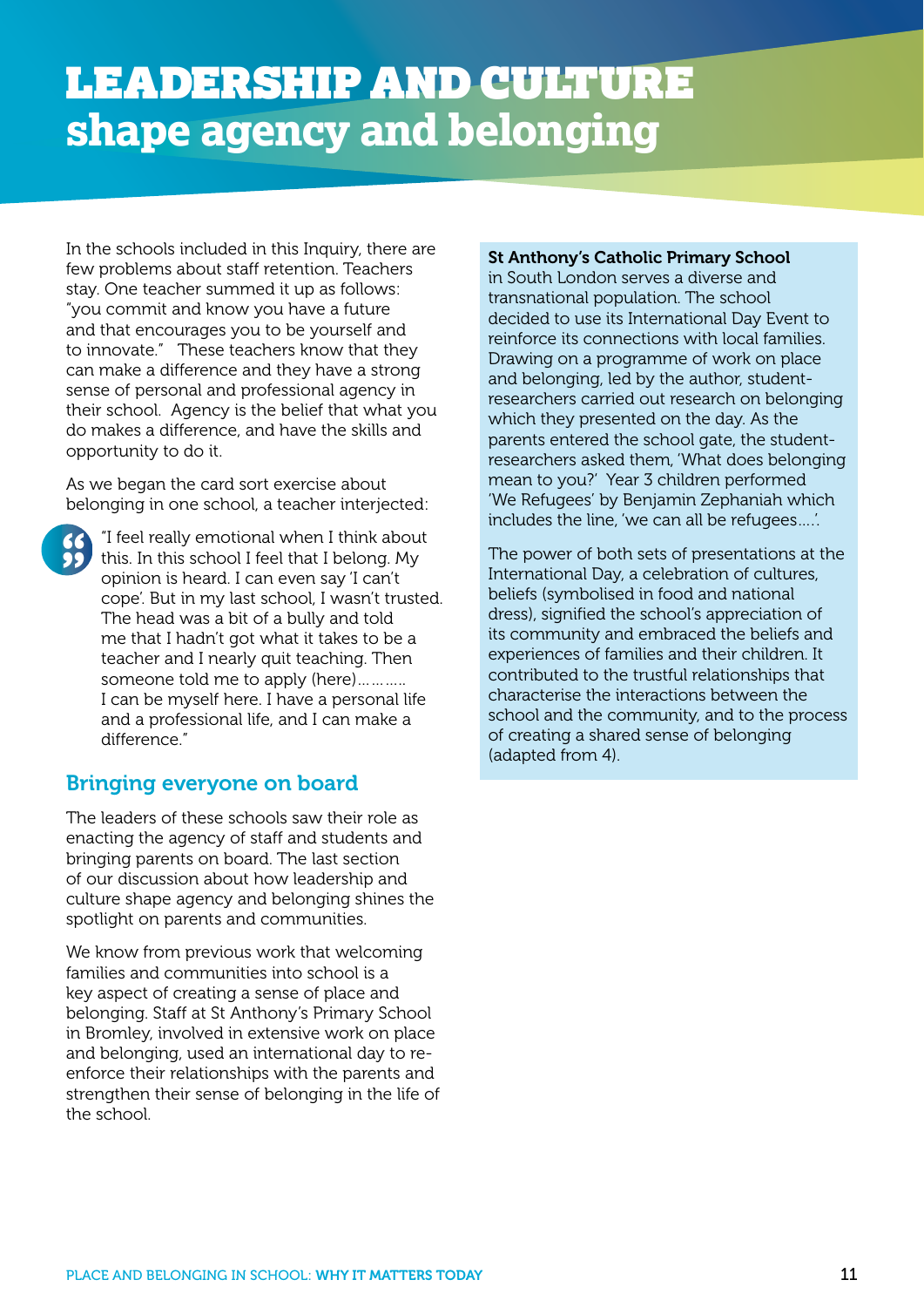### LEADERSHIP AND CULTURE **shape agency and belonging**

In this small scale study we were not able to interview parents. However, we were able to observe what was going on. Parents come in and out of the five schools we visited with confidence and ease. Take Parklands Primary Leeds, as an example.

It is a Friday afternoon in Leeds and it is pouring down. Parents and grandparents pick their way through the puddles to reach Parklands Primary School, pushing buggies and clutching umbrellas. Their homes are mainly located in Seacroft, a large 1950's post-war Council Estate which today is an area of high unemployment and deprivation. The school is hosting its weekly 'bestseatsinthehouse' assembly which celebrates the achievements of their children. Children compete to show how great they are - at spelling and tables, geography and science…any aspect of their school life. One of the 'Stars' of the week is 'Miya' who is introduced by her teacher in the following terms:

" 'Miya' where do I start? She's a lovely girl, caring and hard-working.

She has a positive attitude to everything that she does. She is hungry to learn.

She's a credit to her parents and herself."

Winners from the 'bestseatsinthehouse' assembly spill out into the hallway, eager to spend their awards on the new Vending Machine. However, it's a Vending Machine with a difference, not fizzy drinks or crisps but books: the classics, 'The Three Musketeers'; mysteries of the past, 'The Totally Dead Dinosaurs'; and the chocolate fix, 'Charlie and the Chocolate Factory'.

For children at Parklands, belonging is about love, respect, being part of a family.

Here's a 'Star' from another week, cheered on by friends and feeling a sense of belonging.

### Illustration 5: 'Star' of the Week

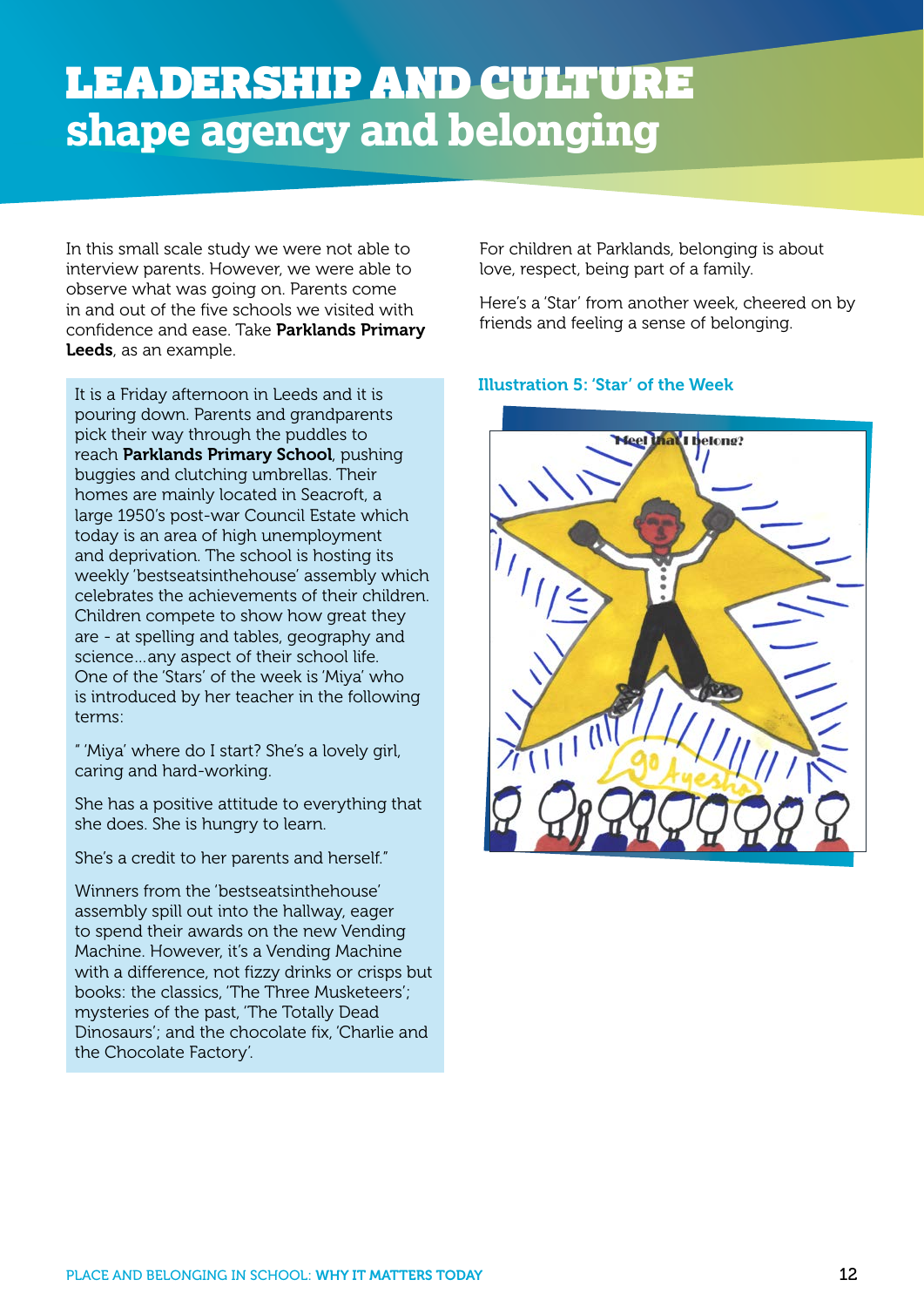### Making sense of it all

In this final section we draw out some of the broader implications of our findings. Based on what we have seen in the case study schools, and on earlier work on place and belonging, we have developed a conceptual framework, 'The Cycle of Connectivity' to help us think about the ingredients needed to create schools as places of belonging. This is shown in Diagram III. The elements of the framework include:

- **I** Intentionality: This means purposeful and positive interventions (not one off reactions) that are understood across the school or the school system.
- **■** Connectedness: When 'connectedness' is working, children and young people perceive the school, and what goes on there, as being meaningful and important to them.
- **Consistency:** There is a mutual understanding of what matters and a shared language. Children and staff speak about what goes on in the same way.

Sense of Belonging: A sense of belonging is at the heart of the cycle of connectivity. It is manifested in relationships and the ways in which staff and students talk to, and about, each other. Staff and students feel they belong. They are heard and seen for who they are. They have a sense of agency.

Young people's sense of 'not belonging' in schools is growing. In July 2020, The Children's Society reported yet a further increase in children's sense of unhappiness. Their 'lockdown' review also revealed that nearly 1 in 5 children aged 10-17 in the UK (over one million children) had described themselves as being unhappy with their lives during lockdown. They had particular regrets about the way the Pandemic had reduced the choices they could make in their lives (10).

These findings reinforce the centrality of schools in the lives of young people, and the importance of school as a place of belonging and agency. Our children and young people are at the heart of what schools should be about. 'Belonging' needs to be the message that runs through the 'Blackpool rock' of school life.

The ideas which have emerged from this Inquiry reflect the commitment and creativity of the schools featured in this research. The booklet shows not only what is possible but also the ways in which schools which are places of belonging are great places to be for staff and students alike. Whether young people feel they belong in school influences how they think about themselves today, and how they see their future on our planet as global citizens.



### Diagram III: The Cycle of Connectivity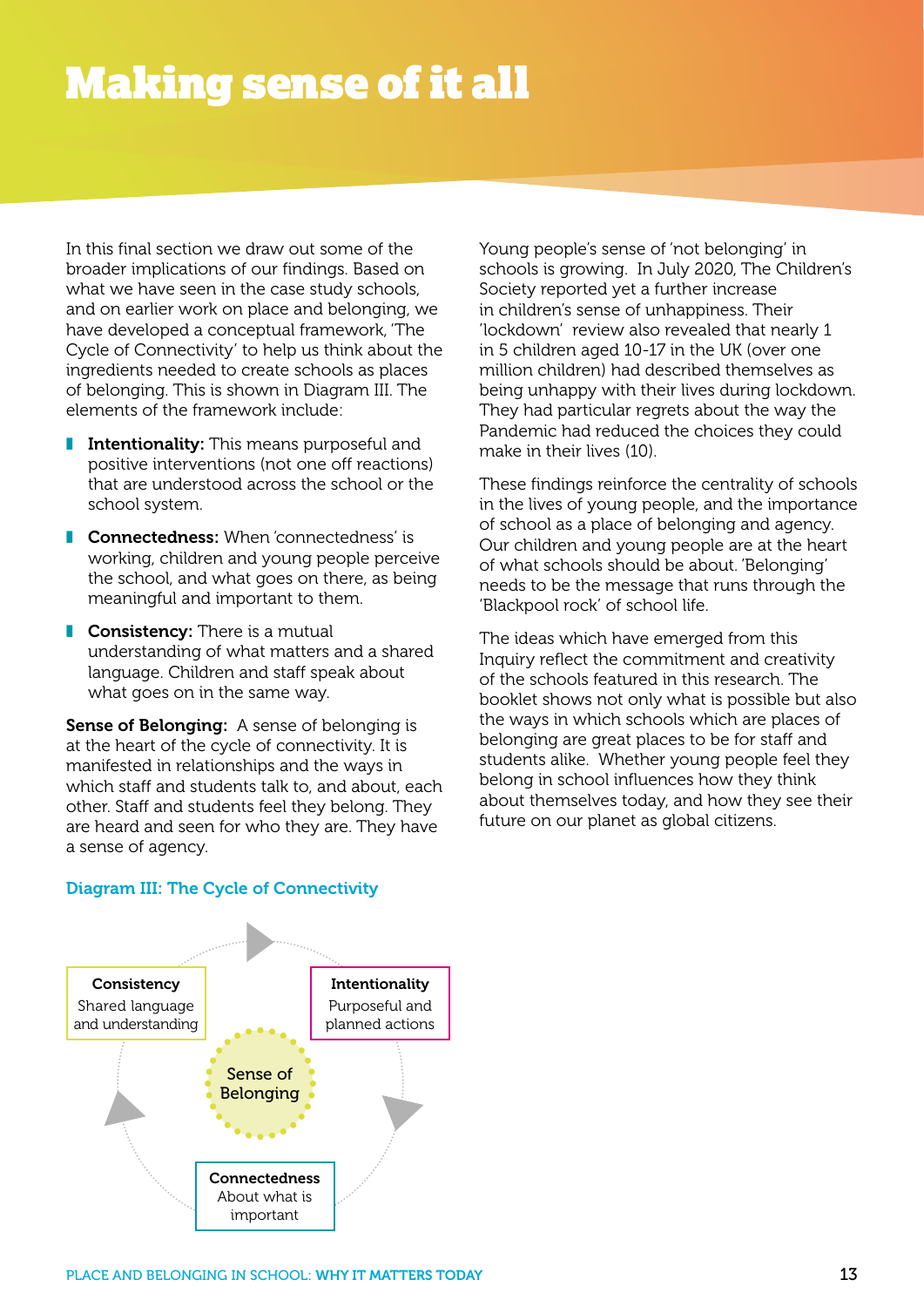## The research inquiry team

### Team Leader - Professor Kathryn Riley:

Professor of Urban Education, UCL Institute of Education, and Co-Director, The Art of Possibilities

### kathryn.riley@ucl.ac.uk

### Dr Tracey Allen:

Senior Lecturer, UCL Institute of Education tracey.allen@ucl.ac.uk

### Dr Max Coates:

Visiting Professor, Plymouth Marjon University, Director Leadership Wessex maxgcoates@gmail.com

### With thanks to the staff and students in our participating schools

- Flakefleet Primary, Fleetwood
- Frederick Bird Primary, Coventry
- Hargrave Primary, Islington
- Helston Community College, Cornwall
- Parklands Primary, Leeds

### With additional thanks to:

St Anthony's Catholic Primary, Bromley



### Sources

- 1. Allen, T., Riley K., & Coates, M. (2020). Belonging, Behaviour and Inclusion: A Literature Review of What we know and What we don't know. London: National Education Union.
- 2. Riley, K. (2017). Place, belonging and school leadership: Researching to make the difference. London: Bloomsbury.
- 3. Allen, K. A., & Kern, P. (2020). Boosting School Belonging: Practical strategies to help adolescents feel like they belong at school. Oxon and New York: Routledge.
- 4. Allen, K., Kern, P., VellaBrodrick, D., Hattie, J. & Waters, L. (2018). What schools need to know about belonging: A meta-analysis. Educational Psychology Review, 30 (1), 1-34. doi: 10.1007/ s10684-016-9389-8
- 5. Riley, K., Coates, M., & Martinez, S. P. (2018). Place & belonging in schools: Unlocking Possibilities. London: UCL Institute of Education. [ucl.ac.uk/ioe-place-and-belonging](http://www.ucl.ac.uk/ioe-place-and-belonging-in-schools)[in-schools](http://www.ucl.ac.uk/ioe-place-and-belonging-in-schools) and [theartofpossibilities.org.uk](http://www.theartofpossibilities.org.uk)
- 6. Eight videos about place and belonging are available, three specifically linked to St Anthony's at [theartofpossibilities.org.uk](http://www.theartofpossibilities.org.uk)
- 7. Riley, K. (2013). Leadership of Place: Stories for Schools in the US, UK and South Africa. London: Bloomsbury.
- 8. Southworth, G. (2009). Learning-centred leadership, in B. Davies (ed). The Essentials of Leadership. London: Sage.
- 9. Smylie, M. A., Murphy, J. & Seashore Louis, K. (2019). The Practice of Caring School Leadership. Corwin Press.
- 10. Riley, K. (2019). Agency and belonging: What transformative actions can schools take to help create a sense of place and belonging? Journal of Educational & Child Psychology; Vol. 36 No. 4, 91-103.
- 11. The Children's Society (2020). Life On Hold: Children's Well-being and COVID-19 [childrenssociety.org.uk/ life-on-hold](https://www.childrenssociety.org.uk/life-on-hold-childrens-well-being-and-covid-19.pdf)[childrens-well-being-and-covid-19.pdf](https://www.childrenssociety.org.uk/life-on-hold-childrens-well-being-and-covid-19.pdf)